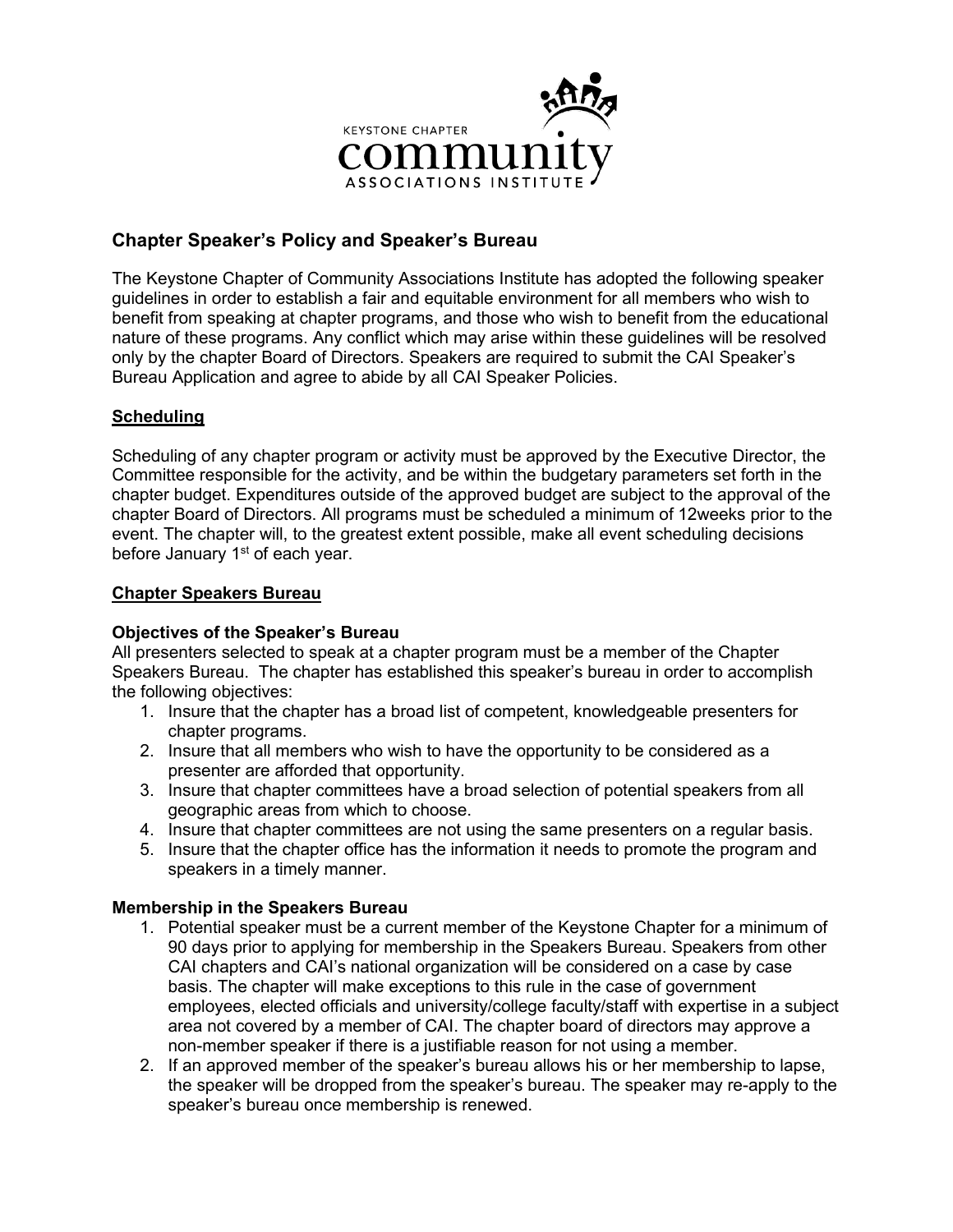

- 3. In order to be considered for membership in the speaker's bureau, each potential speaker must fill out and submit to the chapter office the Speakers Bureau Application.
- 4. Each potential speaker will be asked to identify which geographic regions within the chapter's territory in which they are willing to speak.
- 5. Completed speaker's bureau applications will be reviewed and approved by the chapter board of directors on a monthly basis.

## **Speaker's Bureau Guidelines**

- 1. Individuals may speak at any chapter program once per calendar year.
- 2. Multiple individuals from a single member company may speak at chapter programs throughout the year but no member company shall have the opportunity to provide a speaker more than 2 times each calendar year.
- 3. In the case of programs offered by any CAI Regional Council, a member company may not provide a speaker more than one time per year in any regional council area.
- 4. The speaker's bureau roster will be maintained by the chapter office. Prior to notifying a speaker that they have been selected to speak, each chapter committee will confirm with the chapter office that the individual is a member of the speaker's bureau and is qualified to be a speaker under these guidelines.
- 5. The chapter office has the authority to veto any speaker selection that does not comply with the speaker's bureau guidelines.

#### **Speaker Selection**

Chapter committees must select speakers who are approved members of the chapter speaker's bureau. A list will be provided to committees at the committee kickoff in January and will be provided with updated speakers' lists as necessary.

CAI may require that more than one company in an industry (such as attorneys or management companies) participate in a program that is selected for presentation to chapter members.

Once a speaker is selected, the speaker will be asked to complete a Call for Presentations outline that will detail the topics to be covered by the speaker. This information must be completed and submitted to the chapter office 90 days in advance of the program date. Speakers may bring an additional representative to assist the speaker at a program, however the additional representative may not participate as a speaker during the program. The additional representative must register as an attendee through the chapter office but will not be required to pay a registration fee. Substitute speakers, regardless of the reason for substitution, must be approved in advance by the executive director.

Speakers are not required to pay a registration fee for the program at which they are presenting.

#### **Presentation Materials**

Speakers are responsible for providing a topic outline, bio and signed Call for Presentations not less than 90 days in advance of the program date to insure the chapter has ample time and info to properly publicize the program. A copy of any power point presentations and handouts must